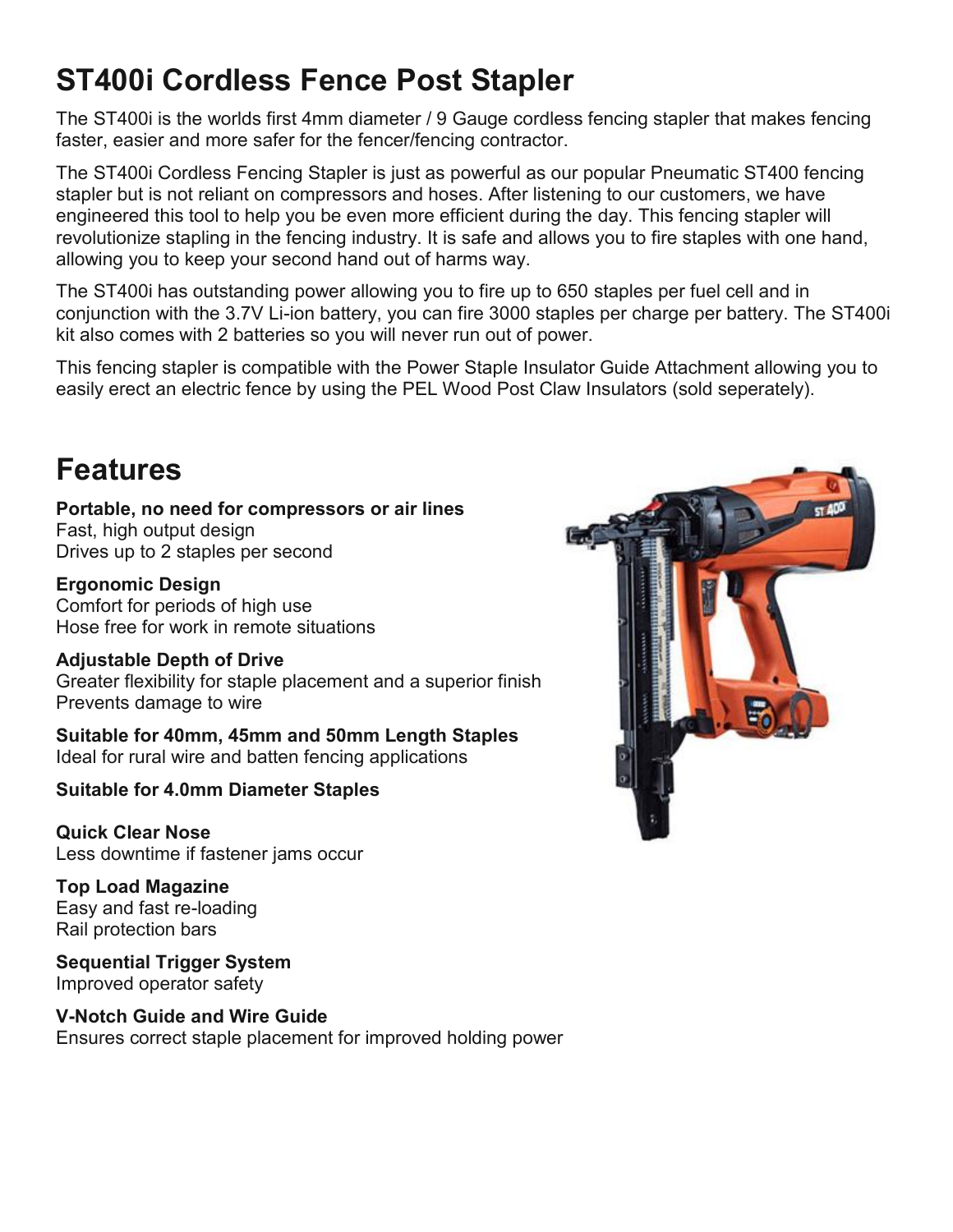| <b>Specifications</b>                   | <b>Details</b>                                  |
|-----------------------------------------|-------------------------------------------------|
| <b>Product Code</b>                     | ST4iAP1                                         |
| Product Size (WxHxD)                    | 4.33" x 14.56" x 16.92" (110mm x 370mm x 430mm) |
| Packaged Size (WxHxD)                   | 6.29" x 18.50" x 20.07" (160mm x 470mm x 510mm) |
| Tool Weight (with battery)              | 9.25 lbs (4.2kg)                                |
| <b>Packaged Weight</b>                  | 17.63 lbs (8.0kg)                               |
| <b>Quantity Per Pack</b>                | $\mathbf{1}$                                    |
| <b>Cycle Rate Per Second</b>            | 2 staples per second                            |
| Magazine Capacity (Short)               | 50 staples (approx 2 strips)                    |
| <b>Battery Capacity (Maximum)</b>       | Up to 3,000 staples per battery                 |
| <b>Fuel Cell Capacity</b>               | Up to 500-650 staples per fuel cell             |
| <b>Staple Range Length</b>              | 1 1/2", 1 3/4" and 2" (40mm, 45mm and 50mm)     |
| <b>Staple Diameter</b>                  | 9 Gauge (4.0mm)                                 |
| Staple Type                             | Divergent point (hot dipped galvanised)         |
| <b>Battery</b>                          | 3.7V DC                                         |
| <b>Battery Recharge</b>                 | 2 hours                                         |
| <b>Fuel Cell</b>                        | STOCKade Impulse Fuel Cell                      |
| Propellant                              | Liquid Hydrocarbon                              |
| Fuel Cell & Battery Storage Temperature | 5°F to 120.2°F (-15°C to 49°C)                  |
| Rated Input Voltage Battery Charger     | 100-240V 50/60Hz AC or 10-16V DC                |
| Rated Output Voltage Battery Charger    | 3.7V 2.1A                                       |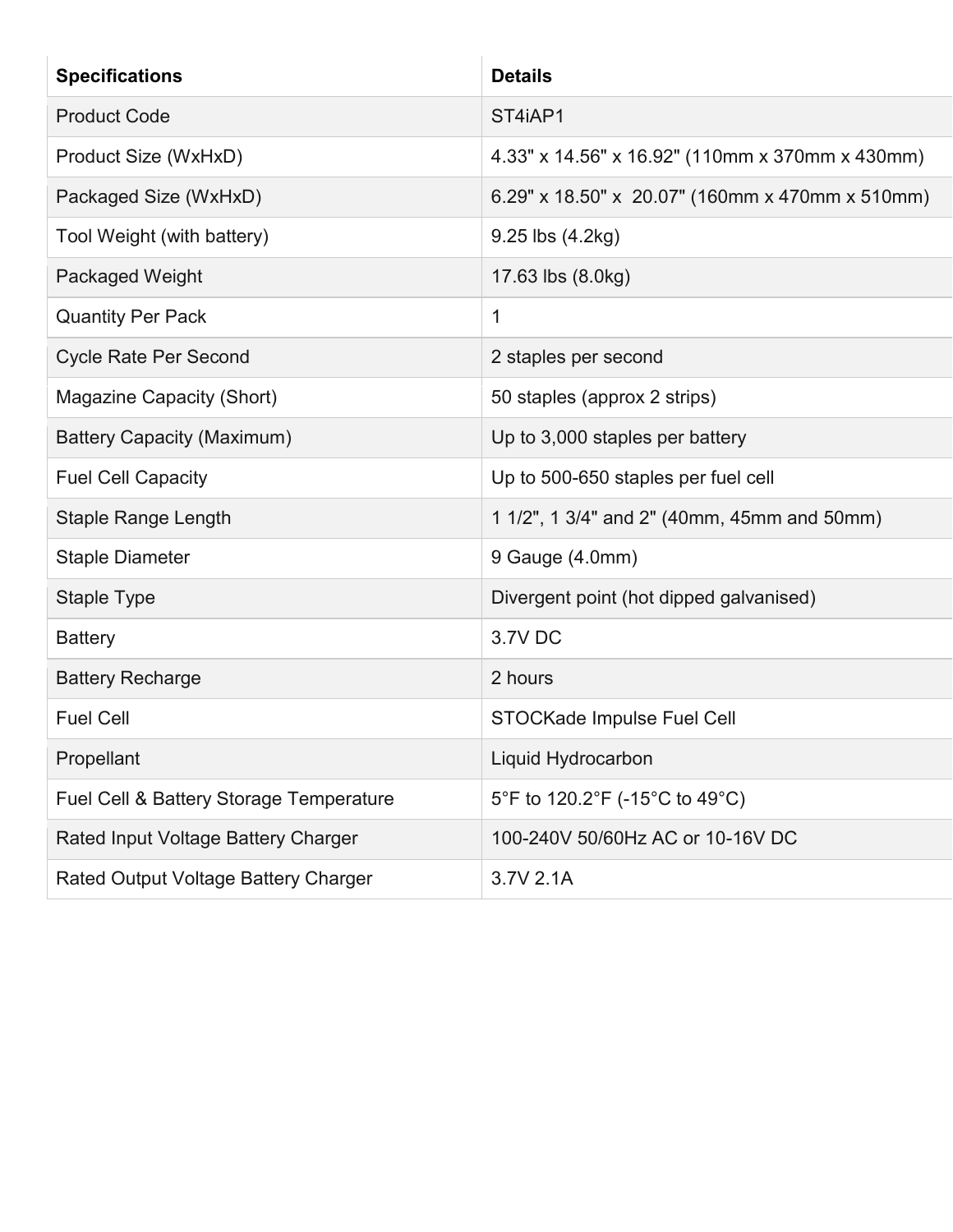

## **Pneumatic ST-400 Fencing Stapler**

#### **Features**

### **Proven Pneumatic Technology**  Adjustable power for high density timber Reliability for high volume fence construction **Aluminium Alloy Housing**  Lightweight and corrosion resistant for extreme durability **Rugged Driver Blade**  Engineered specifically for driving heavy-duty fencing staples Manufactured from high impact resistant steel for long life **Suitable for 40 to 50mm Length Fencing Staples**  Uses genuine STOCK-ade barbed and non-barbed ST-400 staples Ideal for heavy duty rural fencing applications **Suitable for 4.0mm Diameter Fencing Staples**  STOCK-ade brand barbed and non-barbed available **Staple Wire Angle Guide**  Custom nose locates the wire for speed and reliability **Adjustable Depth of Drive**  Precision placement to prevent damage to fence wire **Top Load Magazine**  Fast reloading to minimize down-time **Adjustable Air Deflector** Deflects discharged air away from operator for improved comfort **Sequential Trigger System**  Superior operator safety **Swivel coupling**  Greater flexibility for added convenience

| <b>Product Code</b> | <b>Description</b>                        | <b>Barcode</b> |
|---------------------|-------------------------------------------|----------------|
| A12600              | STOCK-ade Pneumatic 4.0mm Fencing Stapler | 9315104015999  |